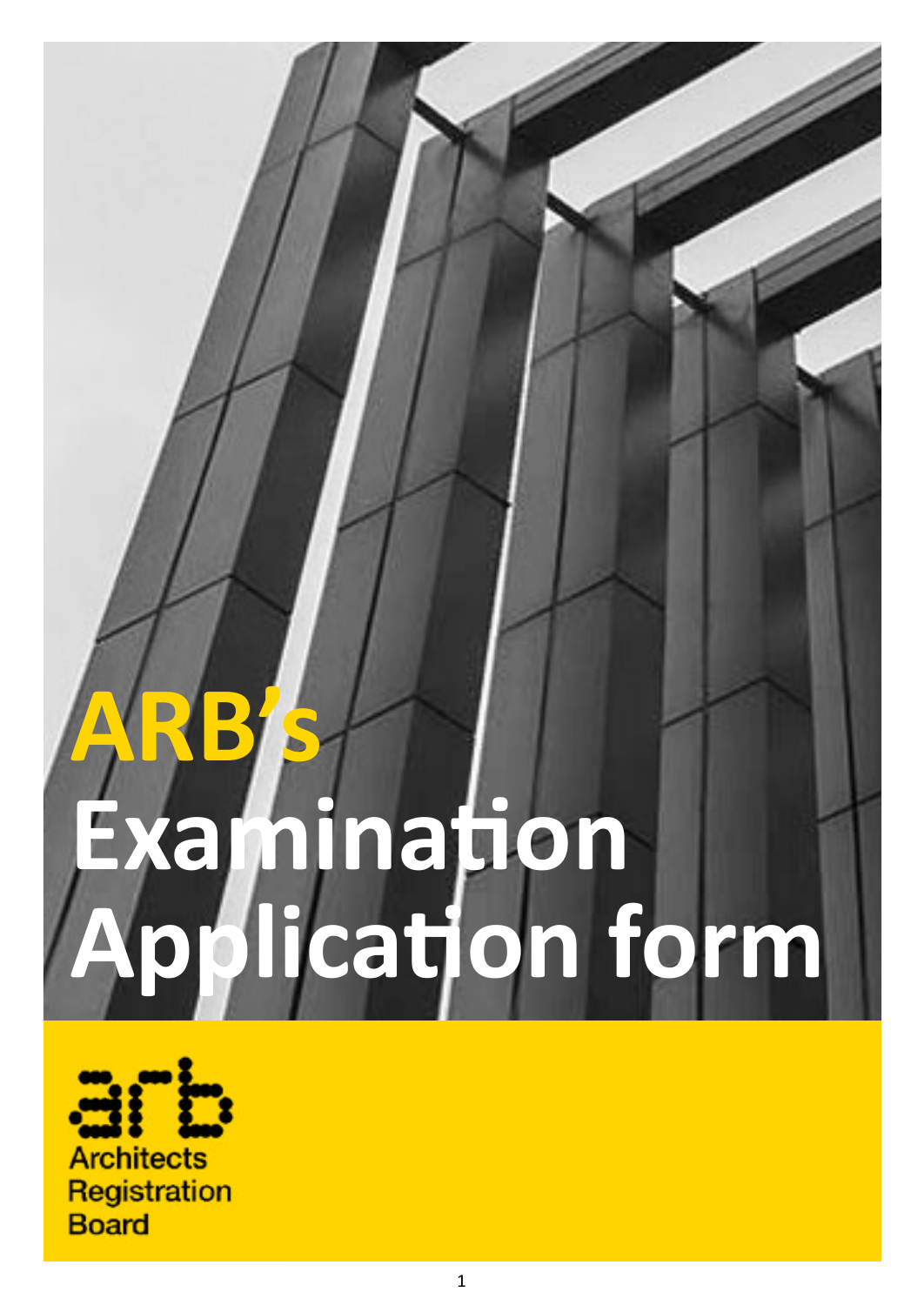

Before completing the application form, please ensure you comply with the eligibility criteria in section 2.2 of the Examination Procedures.

This form must be completed in BLOCK LETTERS throughout. It should be returned to ARB, together with all the supplementary material listed at Item 10: checklist, and the application fee, which is non-refundable in the event of cancellation. Postponed interviews will also attract additional administration fees.

Forms that are not completed properly will be returned to the applicant as will forms that are not supported by the requisite supplementary material. Applicants will be charged a scrutiny fee of 25% if ARB has to return their form. At the Board's discretion, additional fees may apply where incomplete applications are resubmitted.

Use this form if you have gained a qualification in architecture which ARB does not prescribe.

**Have you read and understood ARB's guidance for applicants?** Please take time to read it carefully before making your application.

Please Specify which examination you are applying for:

**Part 1 Part 2**

Please note you must have secured **Part 1** before applying for **Part 2** examination



| 1. Personal details |                    |
|---------------------|--------------------|
| Surname:            |                    |
| Forename/s:         |                    |
| Title:              | OMr OMrs OMiss OMs |
| Date of birth:      |                    |
| Nationality:        |                    |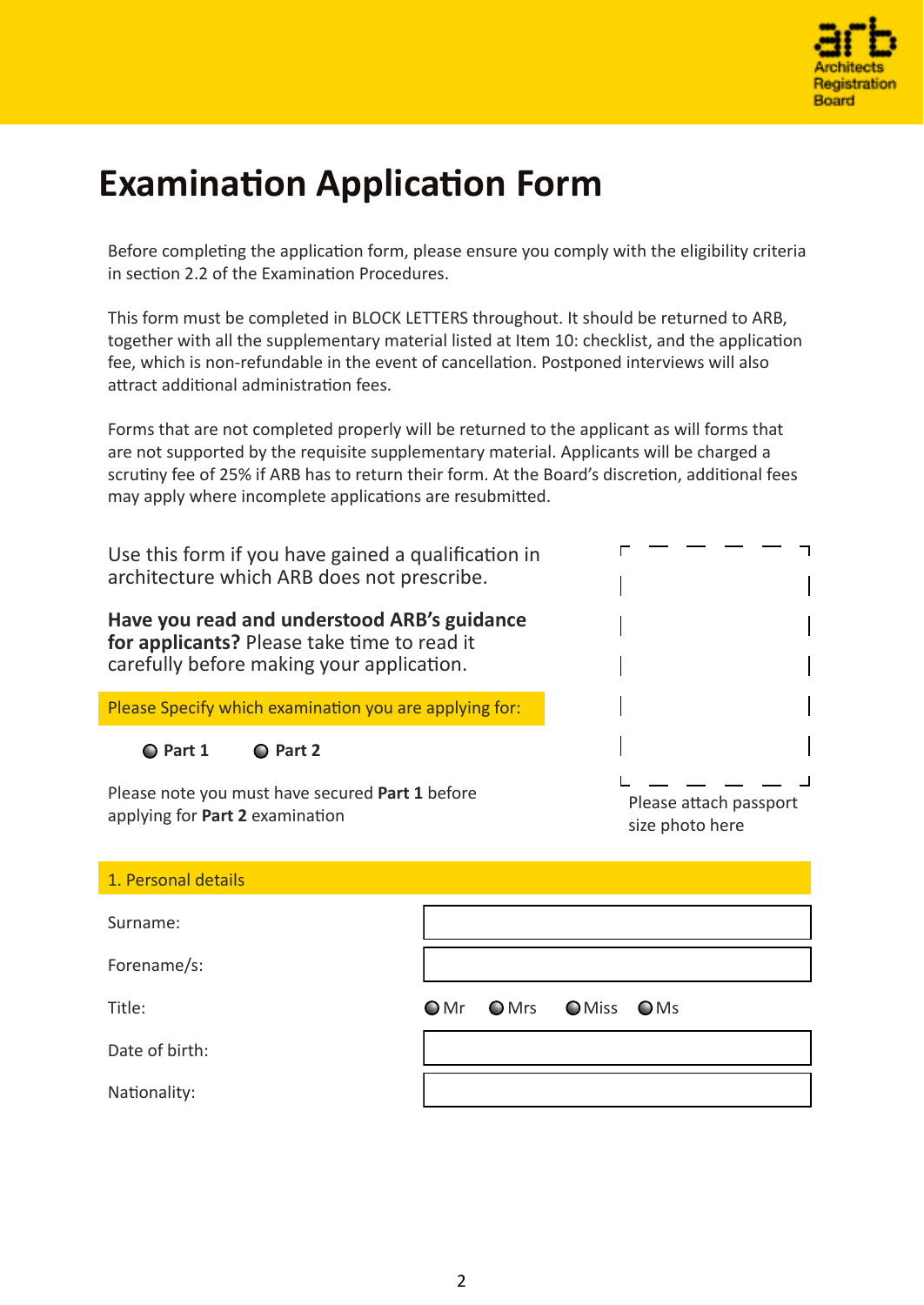

| 2. Corresponding Details |  |
|--------------------------|--|
| Address:                 |  |
| Town:                    |  |
|                          |  |
| County/State:            |  |
| Country:                 |  |
| Postcode:                |  |
| Home tel no:             |  |
| Work tel no:             |  |
| E-mail:                  |  |

#### 3. Previous assessment or examination details

| Have you previously been  |              |               |
|---------------------------|--------------|---------------|
| assessed/examined by ARB? | <b>■</b> Yes | $\bigcirc$ No |
| Date of previous          |              |               |

ale or hi assessment/examination:

Your reference number as detailed on ARB letter/s:

#### 4. Educational qualifications

Qualifications in architecture [in order of award, to end with most recent]

| Name of school/college/university:    |  |
|---------------------------------------|--|
| Full title of academic qualification: |  |
| Start date:                           |  |
| Date of award:                        |  |
| Country:                              |  |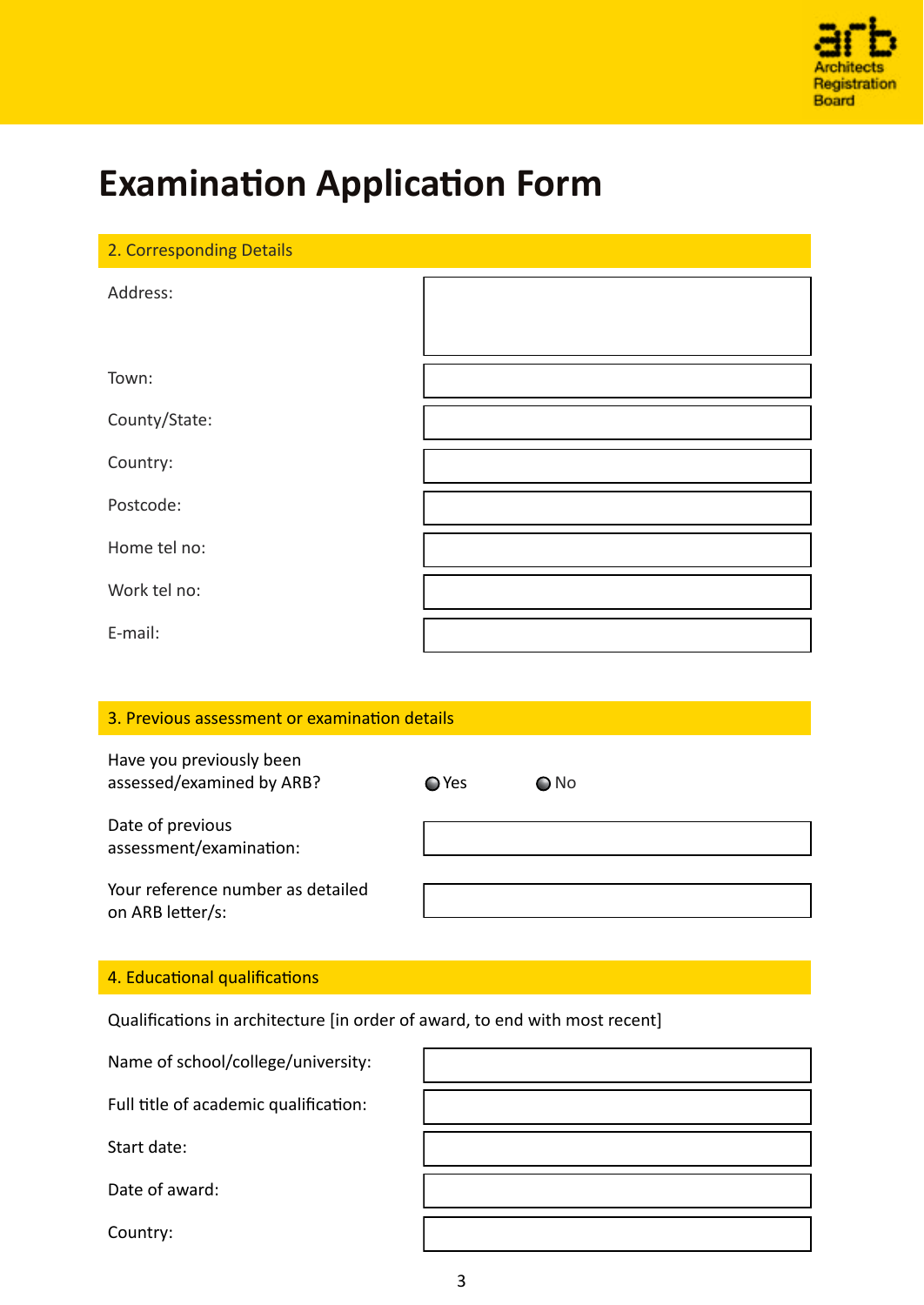

## 4. Educational qualifications | Continued

Name of school/college/university:

Full title of academic qualification:

Start date:

Date of award:

Country:

|  |  |  | Name of school/college/university: |
|--|--|--|------------------------------------|
|--|--|--|------------------------------------|

Full title of academic qualification:

Start date:

Date of award:

Country:

Name of school/college/university:

Full title of academic qualification:

Start date:

Date of award:

Country:



Name of school/college/university:

Full title of academic qualification:

Start date:

Date of award:

Country:

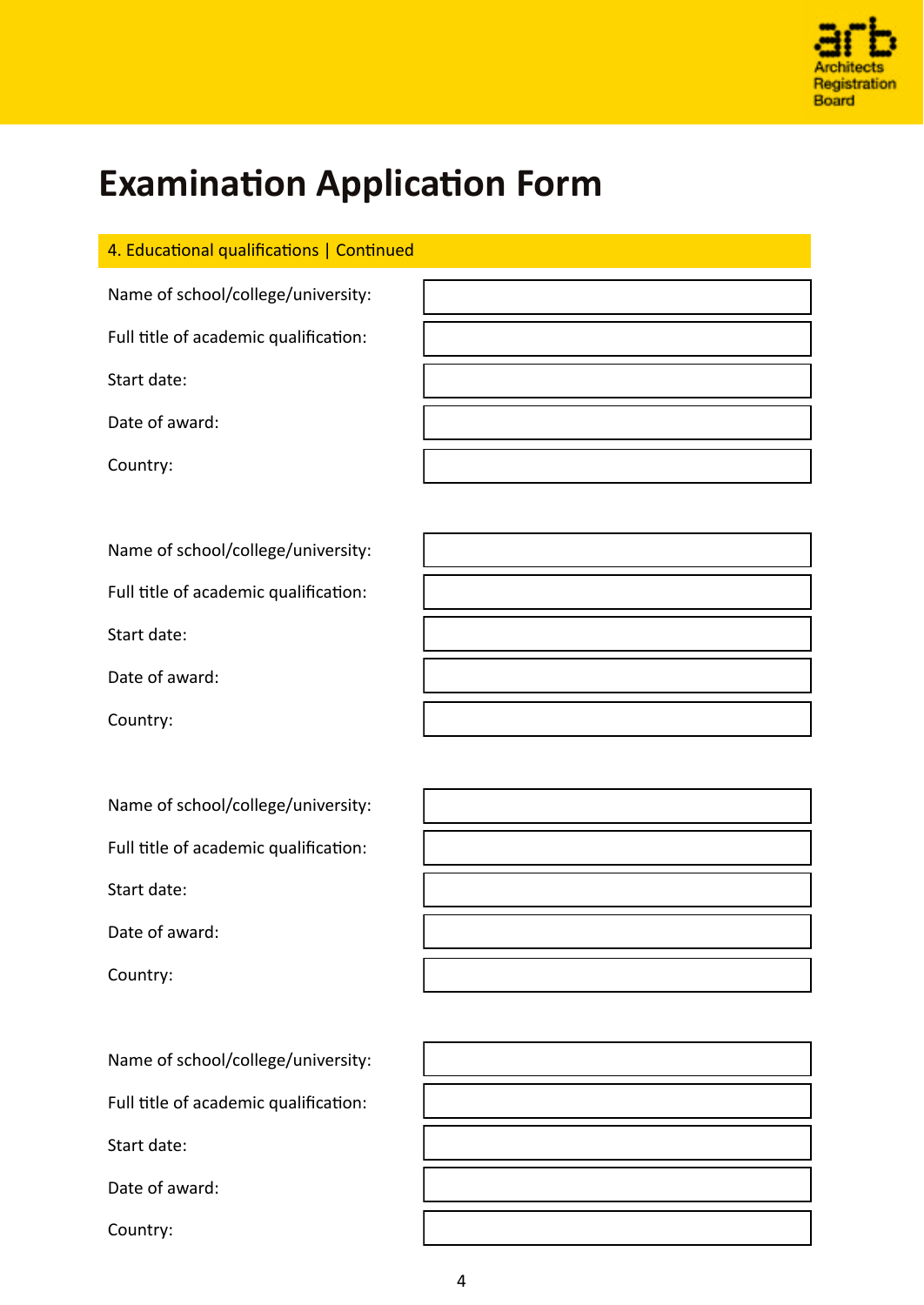

## 5. Evidence of identity

Please enclose a photocopy of your passport.

The passport must be brought to your examination for inspection.

## 6. References

Details of references supplied to support your application, if applicable.

You must provide the Board with appropriate references if you intend to present office-based or professional work in your supporting material.

(Please refer to the examination process document called Reference Templates.)

- I confirm that I am not relying on office based or professional work and no references are supplied.
- I am presenting office-based or professional work and the following references are provided (**please list**).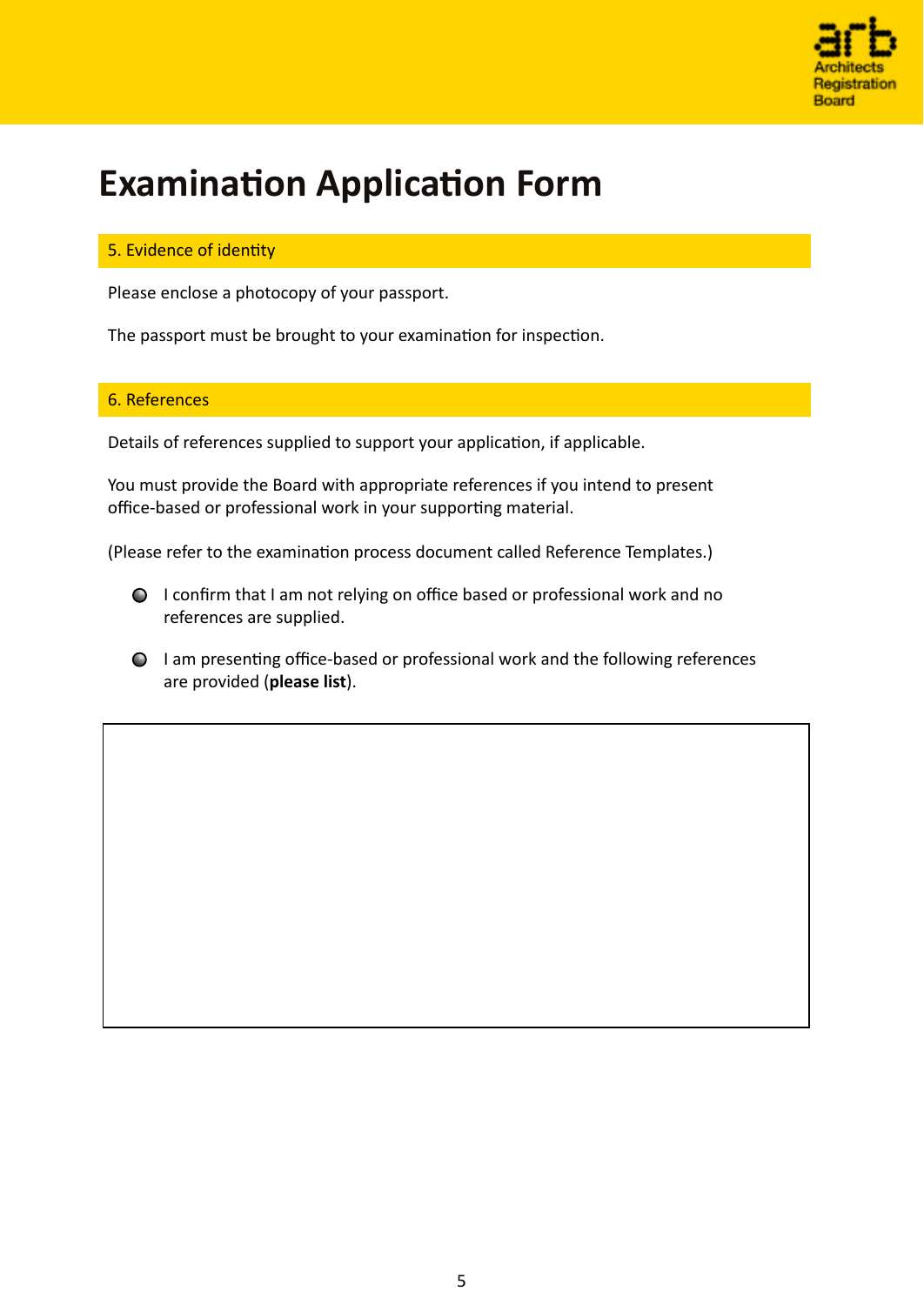

## 7. English language ability

If English is not your first language, you must hold a valid IELTS (International English Language Testing System) certificate\*.

\*This must be a single certificate at the academic level with no minimum band score below 6.5.





 $\bigcirc$  I enclose the ARB English Language Exemption Form with evidence

\*Please note: we will only accept IELTS certificates.

#### 8. Available dates

We will endeavour to accommodate your wishes regarding the date of interview.

Please indicate below your preferred choice.

 $\bigcirc$  I would like to be offered the next available date

 $\bigcirc$  I would like to attend in  $|$  (specify month/s)

#### 9. Comparative Matrix

You must enclose your Comparative Matrix stating where and how you believe your supporting material meets the criteria.

Please confirm whether you have followed the guidelines that indicate you should limit your portfolio submission to 60-80 pages of A3 or equivalent, excluding written bound materials.

The total volume of files submitted should not exceed 100MB.

O Yes O No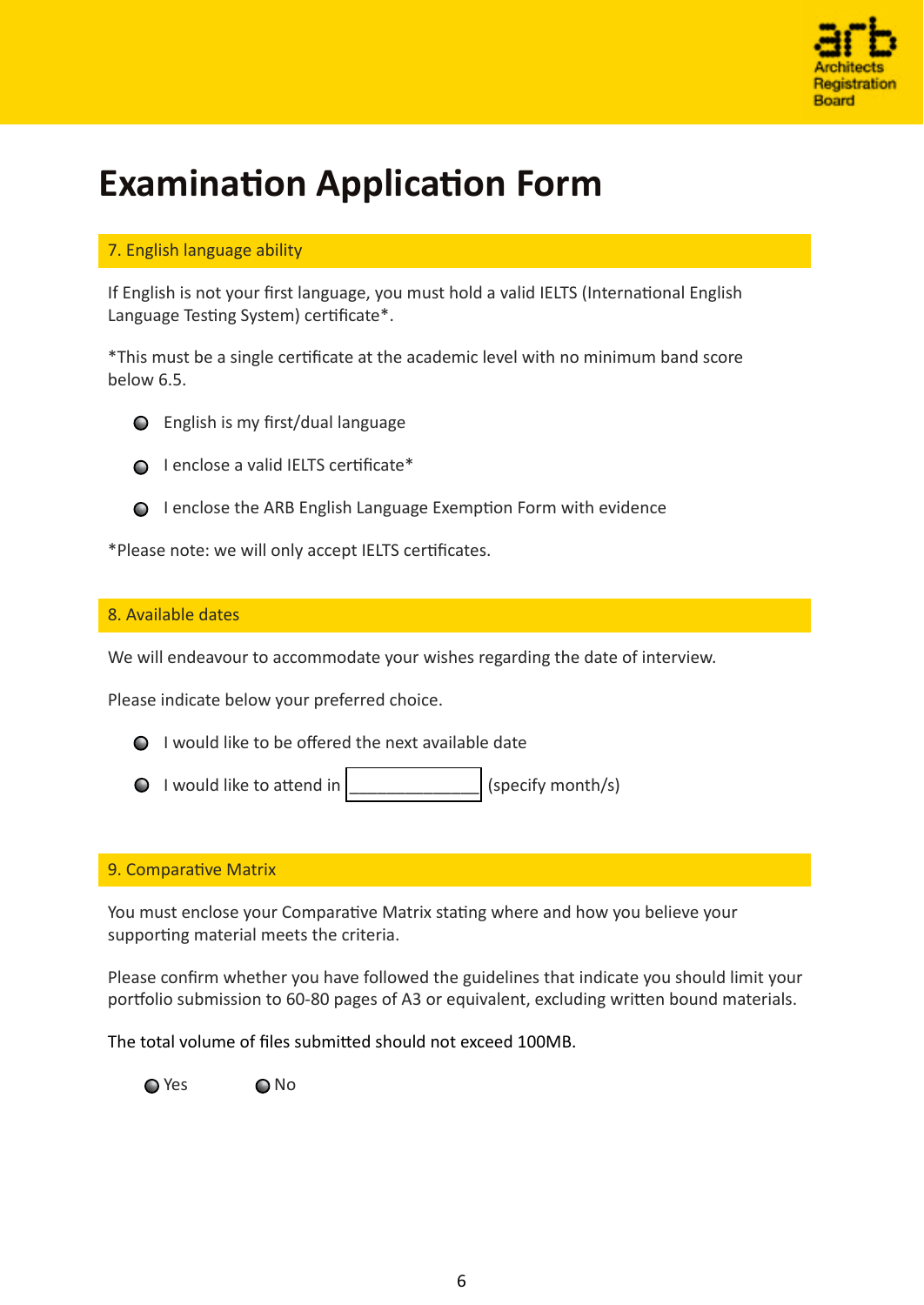

## 10. Checklist

Please note: incomplete applications are always returned and candidates are charged the appropriate scrutiny fee.

I enclose the following documents in support of my application:

- Eligibility statement (where qualification is not strictly in architecture)
- Statement from Registration or Professional body confirming access to the profession (where applicable)
- Original (or certified copies) of degree/diploma certificates
- Original (or certified copies) of transcript/academic record
- $\bigcirc$  Copy of passport (the original must be presented for inspection on the day of your examination)
- Comparative Matrix for Part 1, or
- Comparative Matrix for Part 2
- Cover sheet for Comparative Matrix to confirm number of words used. Please ensure this is dated and signed
- $\bullet$  References from past/present employers (where applicable)
- Curriculum/Syllabus/Calendar of course (supply only sections relevant to you)
- Application fee of £1671.00
- Passport-sized photograph
- Deed poll or marriage certificate if the name on your certificates differs from the name you use now
- IELTS Cert or English Language Exemption Form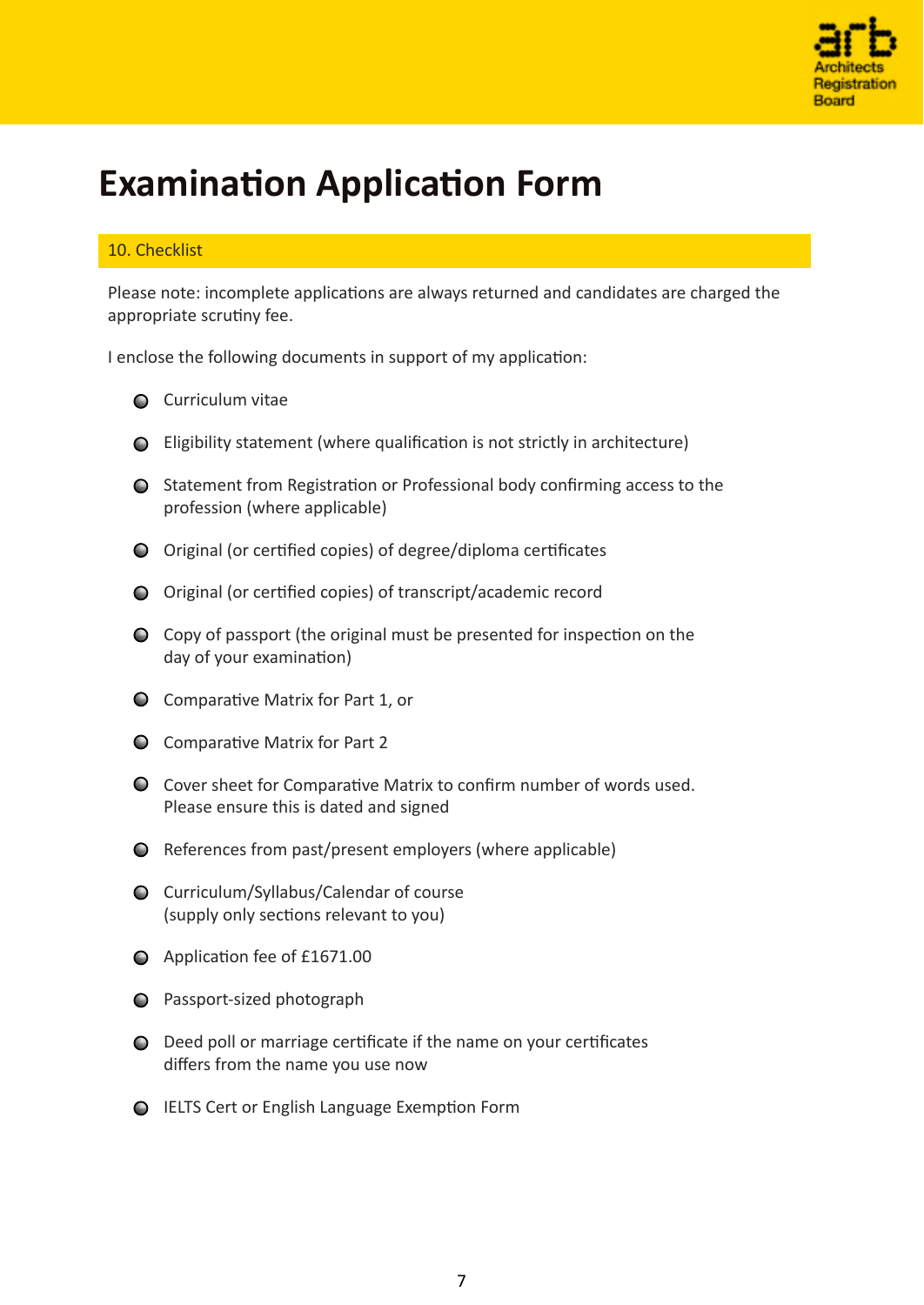

## 11. Declaration for examination

Please make the following declarations by ticking the appropriate boxes.

Have you been convicted of a criminal offence? (You are not required to disclose any spent convictions as defined in the Rehabilitation of Offenders Act 1974.)

 $\bigcirc$  Yes  $\bigcirc$  No

Has any professional, government or regulatory body in any country:

 refused to admit you to any profession?  $O$  Yes  $O$  No subjected you to a disciplinary sanction?  $QYes$   $QNo$  restricted your ability to practise in any profession?  $O$  Yes  $O$  No instigated an investigation (which is continuing) into your conduct?  $O$  Yes  $O$  No

If you have answered 'yes' to any of these questions please give details on a separate sheet of paper.

### 12. Data protection

The Board can pass details of your examination result to the  $\bullet$ RIBA. Please tick the box if you would like this information to be disclosed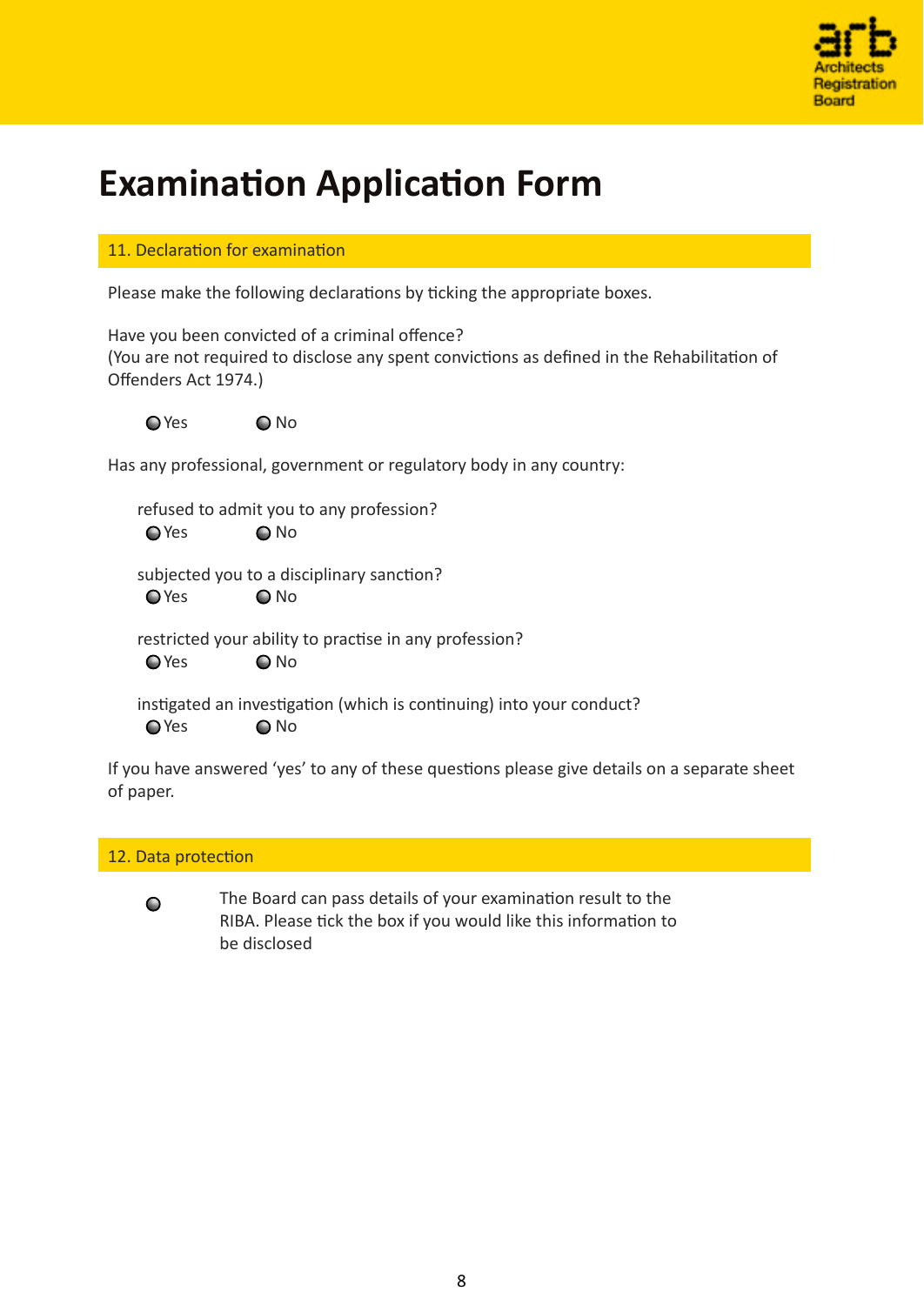

## 13. Declaration

I have read and understood the fee scale for the examination, including postponement, cancellation and scrutiny fees.

**WARNING - In appropriate cases the Board will check the authenticity of certificates provided in support of applications. A person who knowingly presents documents which are not genuine should expect to be prosecuted.**

I am aware that I am liable to prosecution in the UK if I falsely represent myself as an architect. All the information provided is true in every respect.

| Signature: |  |
|------------|--|
| Date:      |  |

Please note: The Board reserves the right to request, if necessary, further documentary evidence regarding your architectural education and professional experience in support of your application.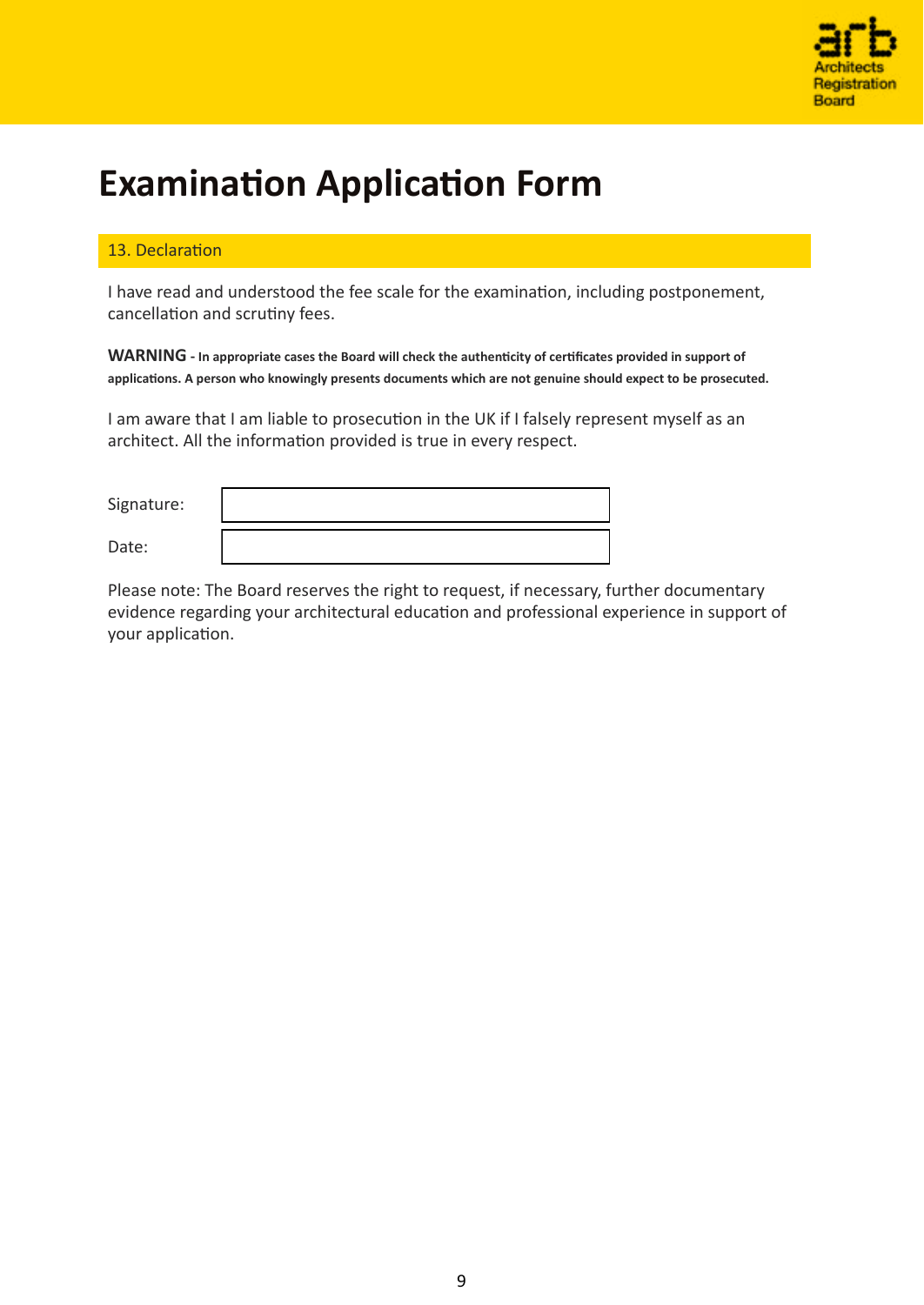

#### 14. Making your payment

#### **1. By credit or debit card**

We accept payment by MasterCard , Debit MasterCard , Visa Credit , Visa Debit , Visa Electron , Maestro and JCB cards only.

Please provide a contact number so that we can call you to take payment.

Please note - Payment can only be made once an application form has been submitted.

#### **2. Online Banking**

The details for paying by bank transfers are: Account Name: Architects Registration Board Natwest Plc Sort Code - 60 - 09 - 15 Account Number 36172618

Please ensure you state your full name as the reference.

For payments from overseas, you will need to use this code: IBAN: GB33 NWBK 6009 1536 1726 18

Please ensure that all costs are for sender. Your application may be delayed if we do not receive the full amount due.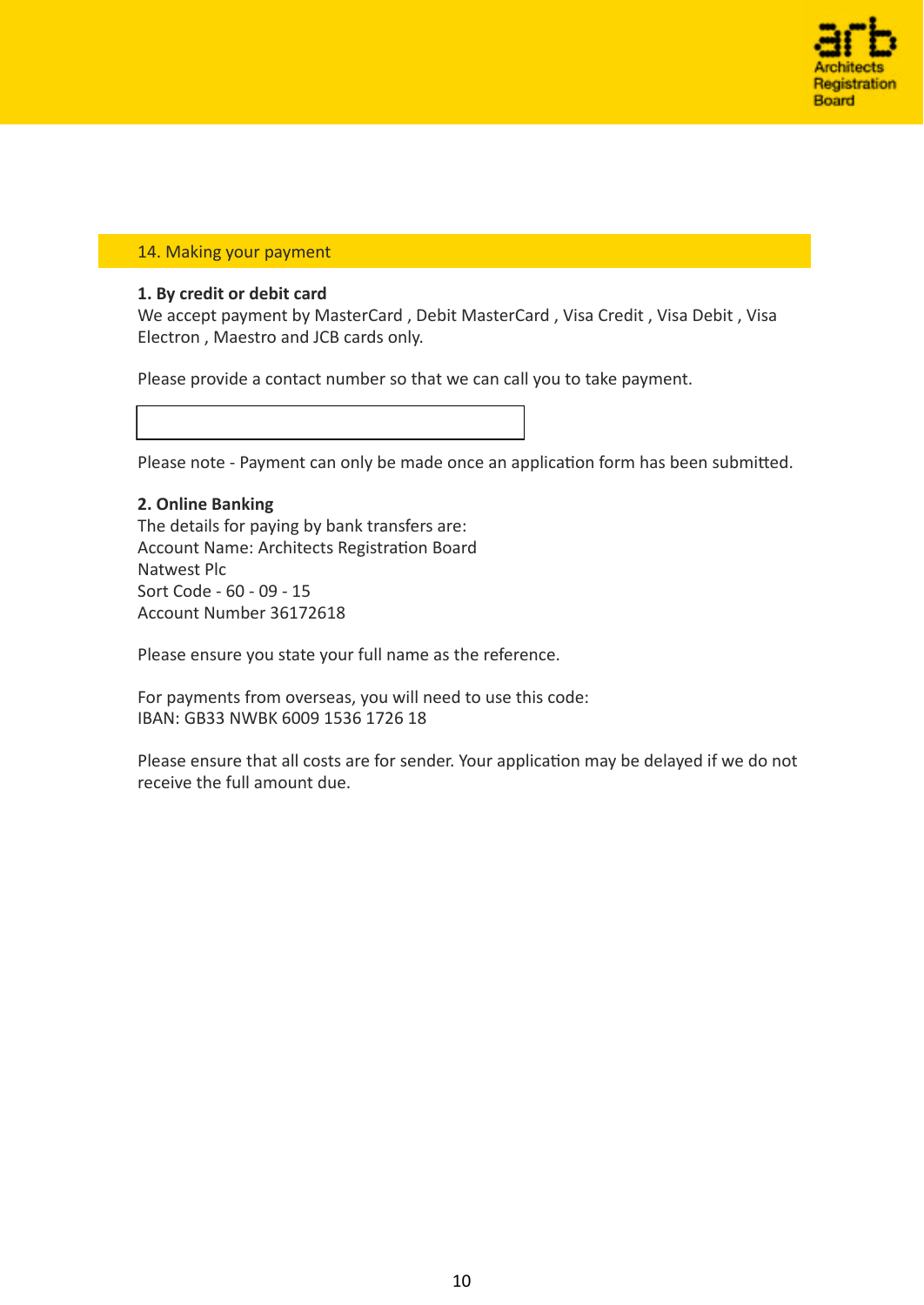

# **Equality & Diversity Data**

In line with the Equality Act 2010, we are collecting this information to help us ensure that our policies and procedures do not act as a barrier to our services. Please be assured that the information you give will be held in the strictest confidence and held in accordance with data protection legislation.

| Age                                                                                                                                                                                                                                                                 |                                                              |                                                                                                                                                                                      |                            |                                                                                                                                                                                                                        |
|---------------------------------------------------------------------------------------------------------------------------------------------------------------------------------------------------------------------------------------------------------------------|--------------------------------------------------------------|--------------------------------------------------------------------------------------------------------------------------------------------------------------------------------------|----------------------------|------------------------------------------------------------------------------------------------------------------------------------------------------------------------------------------------------------------------|
| $\bigcirc$ Under 18                                                                                                                                                                                                                                                 | $\bigcirc$ 18-35                                             | $\bigcirc$ 36-50<br>$\bullet$ 51-65                                                                                                                                                  | O Over 65                  | $\bigcirc$ Prefer not to say                                                                                                                                                                                           |
| <b>Ethnicity</b>                                                                                                                                                                                                                                                    |                                                              |                                                                                                                                                                                      |                            |                                                                                                                                                                                                                        |
| Please specify your ethnic origin. Ethnic categories are not about nationality, place of birth or<br>citizenship. They are about the group to which you feel you belong to.                                                                                         |                                                              |                                                                                                                                                                                      |                            |                                                                                                                                                                                                                        |
| <b>Asian or British Asian</b><br>● Bangladeshi<br><b>○</b> Chinese<br>$\bigcirc$ Indian<br><b>●</b> Pakistani<br>White<br><b>●</b> British<br><b>●</b> English<br>Irish                                                                                             | ◯ Any other Asian background<br>◯ Any other White background | <b>Black or Black British</b><br>● African<br><b>∩</b> Caribbean<br>◯ Northern Irish<br>$\bigcirc$ Scottish<br>◯ Welsh                                                               | Any other Black background | Mixed<br>◯ Asian and White<br>◯ Black African and White<br><b>Black Caribbean and White</b><br>$\bigcirc$ Any other mixed background<br>Other<br>$\bigcirc$ Any other ethnic background<br>$\bigcap$ Prefer not to say |
| Gender<br><b>Sexuality</b>                                                                                                                                                                                                                                          |                                                              |                                                                                                                                                                                      |                            |                                                                                                                                                                                                                        |
| Please specify your gender:<br>◯ Other<br>● Male<br>O Prefer not to say<br>$\bullet$ Female<br>● Non-Binary                                                                                                                                                         |                                                              | Please specify your sexual orientation:<br>$\bigcirc$ Heterosexual/straight<br>$\bigcirc$ Gay man<br><b>●</b> Bisexual<br>Lesbian/gay woman<br>Other<br>$\bigcirc$ Prefer not to say |                            |                                                                                                                                                                                                                        |
| Religion                                                                                                                                                                                                                                                            |                                                              |                                                                                                                                                                                      |                            |                                                                                                                                                                                                                        |
| <b>■</b> Buddhist<br>Jewish<br>$\bigcirc$ Sikh                                                                                                                                                                                                                      |                                                              | Christian<br>Muslim<br>Hindu                                                                                                                                                         |                            | $\bullet$ Other<br>◯ Non-Religious<br>$\bigcirc$ Prefer not to say                                                                                                                                                     |
| <b>Disability</b>                                                                                                                                                                                                                                                   |                                                              |                                                                                                                                                                                      |                            |                                                                                                                                                                                                                        |
| Do you consider yourself to have a disability?<br>By disability, we mean any impairment that has a substantial and long-term effect on your ability<br>to carry out normal day-to-day duties.<br>$\bullet$ Yes<br>$\bigcirc$ Prefer not to say<br>$\blacksquare$ No |                                                              |                                                                                                                                                                                      |                            |                                                                                                                                                                                                                        |
| Socio-economic background                                                                                                                                                                                                                                           |                                                              |                                                                                                                                                                                      |                            |                                                                                                                                                                                                                        |
| By the time you were 14 years old, had one or more of your parent(s) or guardian(s) completed a<br>university degree course or equivalent (e.g. BA, BSc, or higher)?                                                                                                |                                                              |                                                                                                                                                                                      |                            |                                                                                                                                                                                                                        |